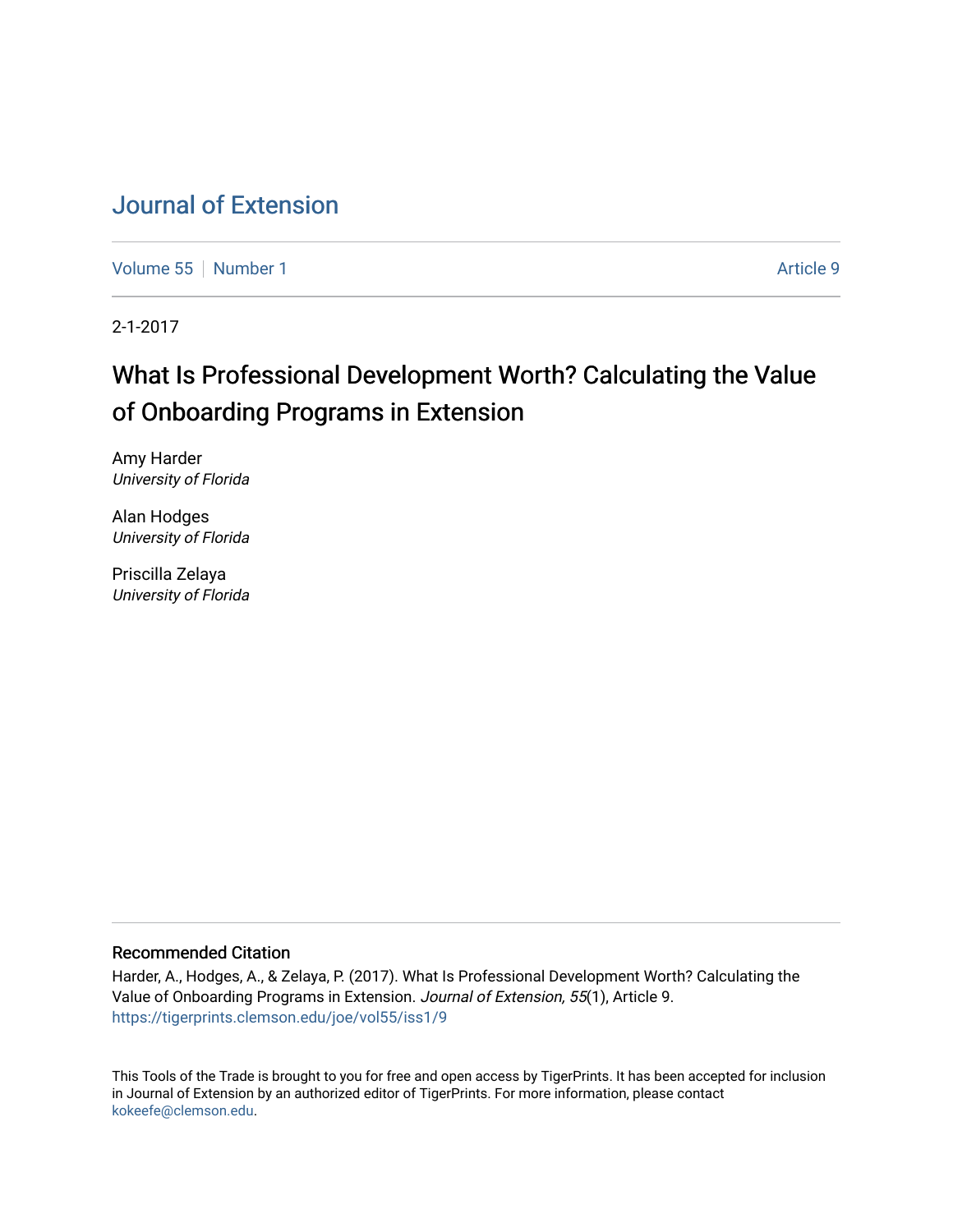

**February 2017 Volume 55 Number 1 Article # 1TOT3 Tools of the Trade**

# **What Is Professional Development Worth? Calculating the Value of Onboarding Programs in Extension**

### **Abstract**

Return on investment (ROI) is a commonly used metric for organizations concerned with demonstrating the value of their investments; it can be used to determine whether funds spent providing professional development programs for Extension professionals are good investments. This article presents a method for calculating ROI for an onboarding program on the basis of the changes in competency levels from before to after program participation. Although limitations to the method exist, the data generated can be used for engaging in meaningful discussions about the value of investing in professional development in Extension organizations.

#### **Amy Harder**

Associate Professor Department of Agricultural Education and Communication [amharder@ufl.edu](mailto:amharder@ufl.edu)

**Alan Hodges** Extension Scientist Department of Food and Resource **Economics** [awhodges@ufl.edu](mailto:awhodges@ufl.edu)

**Priscilla Zelaya** Doctoral Graduate Assistant Department of Agricultural Education and Communication [prisz25@ufl.edu](mailto:prisz25@ufl.edu)

University of Florida Gainesville, Florida

### **Introduction**

Employee satisfaction drives productivity and organizational health (Reese, 2005). In 2006, the Aberdeen Group conducted a survey of 800 enterprises. Results from that survey indicated that 90% of new employees make a decision to stay with an organization within the first 6 months (Johnson & Senges, 2010). This finding indicates a growing need for organizations to identify factors that could lead to employee turnover or retention. The cost of employee turnover is extremely high, affecting productivity, time, profits, and overall success (Cotton & Tuttle, 1986; Glebbeek & Bax, 2004). Some organizations have estimated the cost of turnover to equate to at least 6 months of an employee's pay and benefits (Fitz-Enz, 2009). Employee turnover is rapidly becoming a critical topic for many organizations (Pinkovitz, Moskal, & Green, 1997).

Organizations lose valuable human capital when experienced employees leave and incur additional costs associated with the loss of productivity and shifting of workload to other employees (Byerly, 2012; Pinkovitz et al., 1997). Most formulas for calculating the cost of employee turnover include similar areas of concern (Byerly, 2012). Researchers (Byerly, 2012; Tracey & Hinkin, 2008) have suggested four main factors affecting the cost of employee turnover: (a) separation costs, (b) vacancy costs, (c) training costs, and (d) performance differential costs. Of relevance to this article are training costs, or the costs accrued through equipping an employee with acceptable knowledge and skills for successful performance. An informal survey of program and staff development units across the southern region of the United States showed that these costs ranged widely.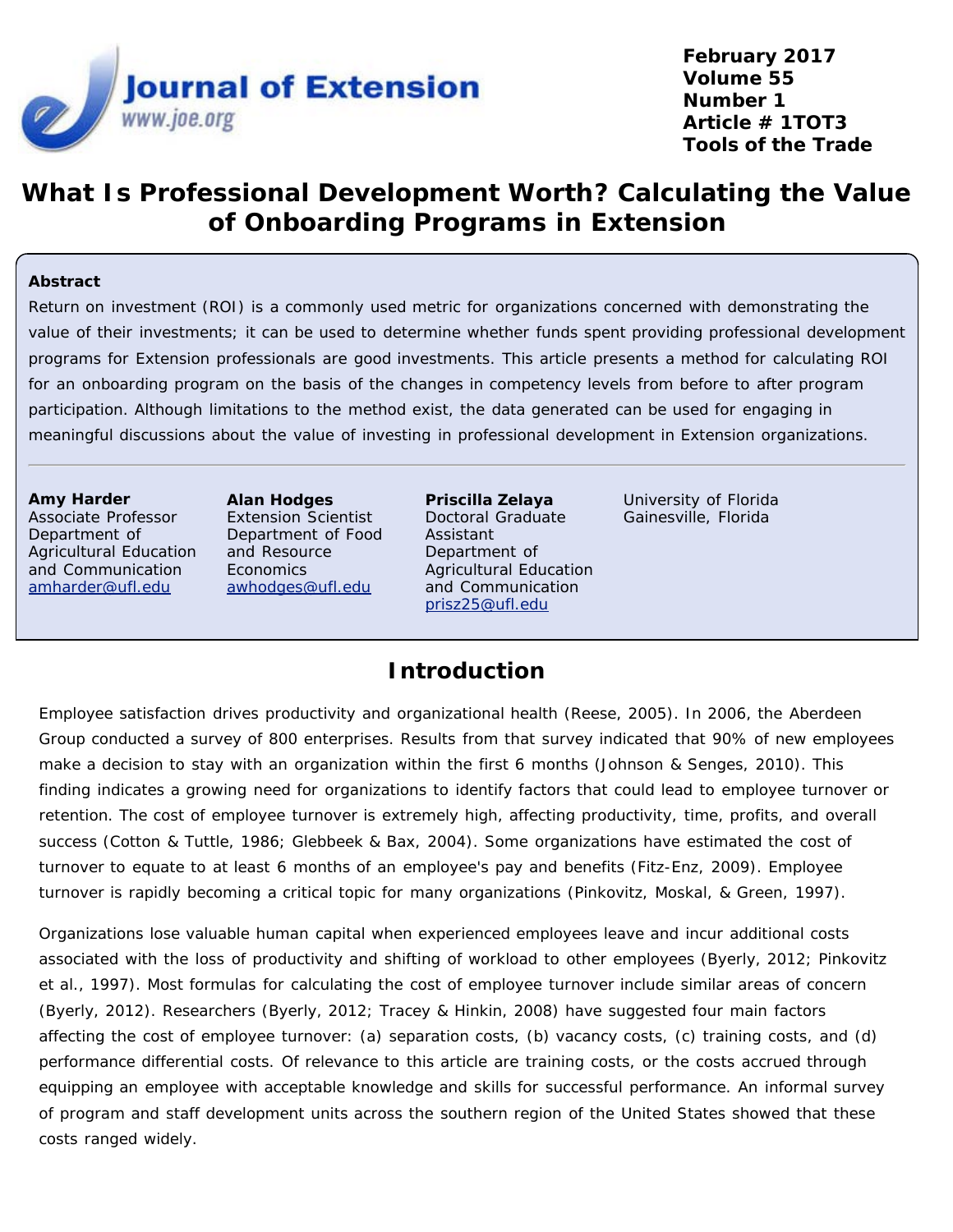Increased mandates for accountability of public spending have increased demands for Extension to demonstrate fiscally responsible spending, often with expectations of articulating social or economic impact (Franz, Arnold, & Baughman, 2014). Return on investment (ROI) is a commonly used metric for organizations concerned with demonstrating the value of their investments. ROI may be calculated in a variety of ways. Most commonly, ROI is measured as a simple ratio of program benefits to program costs, as shown in the following formula (Phillips, 2003): Tools of the Trade What Is Professional Development Worth? Calculating the Value of Onboarding Programs in Extension JOE 55(1)

# $ROI = \frac{Program Benefit}{Program Cost}$

Program benefit includes any monetized change in program productivity or profit after a training or program cycle. The program cost includes any direct or indirect cost. A result greater than 1 indicates a favorable investment, whereas a value less than 1 indicates that costs outweigh the benefits.

The trouble with evaluating employee onboarding programs in Extension has been the lack of a clear-cut way to calculate program benefit using dollar values. Instead, most organizations have relied on formative and summative assessments aligned with measuring short- and medium-term outcomes. There has never been an article in the *Journal of Extension* describing the ROI for onboarding new employees.

University of Florida Institute of Food and Agricultural Sciences (UF/IFAS) Extension adopted a formal set of priority competencies for county Extension professionals in 2015 (Harder, 2015). The adoption of the competency framework affected the focus of the onboarding program, among other professional development efforts. The effort to adopt a standard set of competencies was not driven by a desire to measure ROI. Rather, it was the adoption of priority competencies that has enabled UF/IFAS Extension to develop an estimated model for calculating the ROI for onboarding new employees.

### **Methods**

## **Assumptions**

The method described is based on the following assumptions:

- An employee's salary is based on his or her competence upon hiring.
- An employee can provide a reasonable estimate in the change of his or her competence resulting from training.
- Individual competency items can be summarized in a competency index.

### **Process**

The following outline delineates the process UF/IFAS Extension is using to calculate the ROI for onboarding new employees:

1. Develop a "post-then-pre" assessment of the competencies being covered in the onboarding program; use a summated rating scale (e.g., Likert scale) for response options.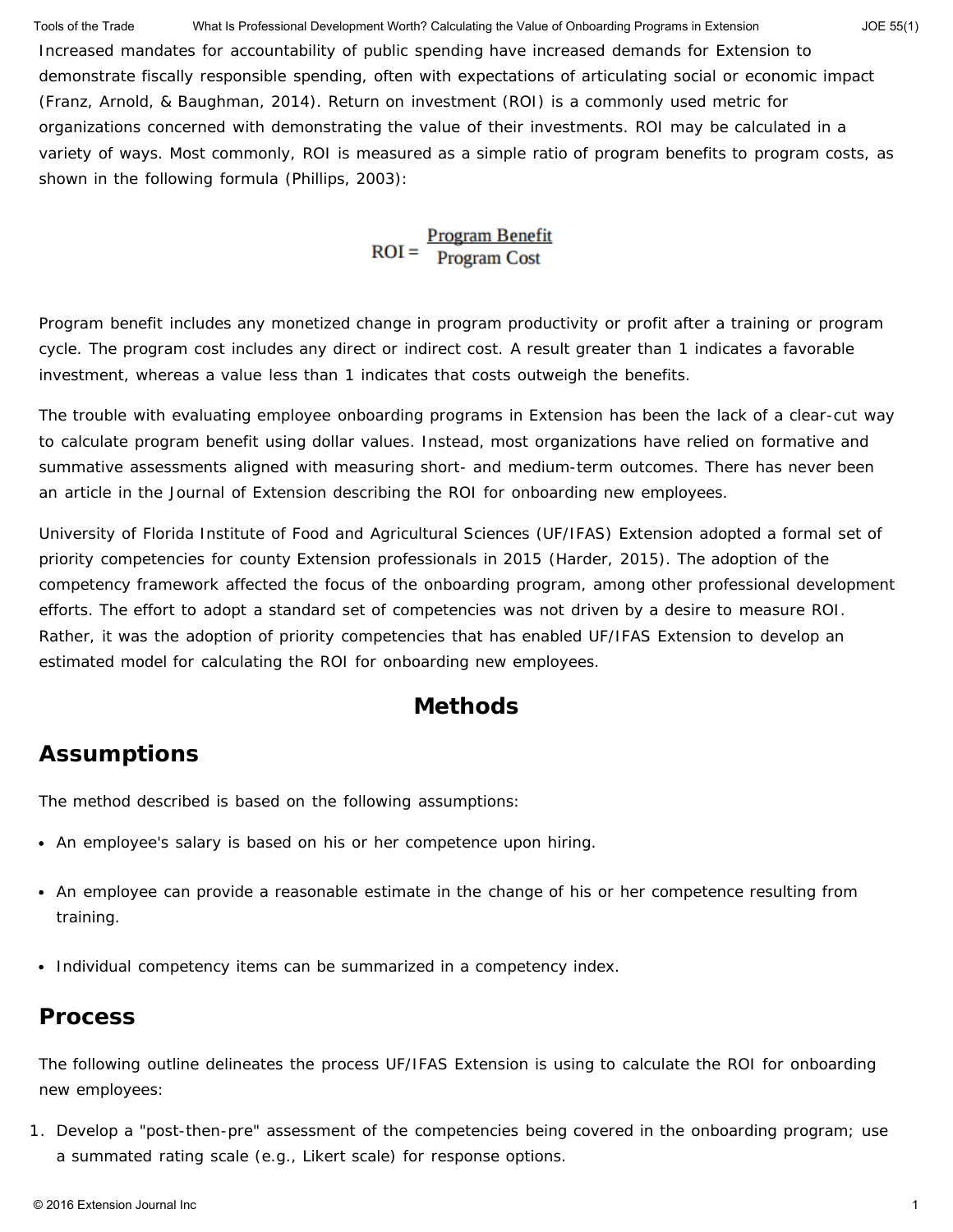- 2. Administer the assessment at the conclusion of the onboarding program.
- 3. To analyze data in Microsoft Excel:
	- a. Record frequency counts for each response option for each competency item. Every item should have two scores: "before" and "after."
	- b. Assign weighting factors to each response option from the chosen scale (e.g., 0 = *very low*, 1 = *low*, 2 = *average*, 3 = *high*, 4 = *very high*).
	- c. For every competency item, multiply the frequency count for each response option by the weighting factor for that option to create a weighted score. Add the weighted scores for all response options for a single item to create an item score. This can be done through the use of a sum-product formula. See Figure 1 for an example of how to set up the Excel sheet.
	- d. Calculate the percentage change in the overall sums of weighted scores for "before" and "after."
	- e. Multiply the percentage change by the *average* salary of all employees tested in that cohort to determine the average per-employee value of the training. Then multiply that value by the number of employees in the cohort to determine the marginal value of the training.
		- i.  $36.9\% \times $47,499 = $17,527 \times 12 = $210,325$
	- f. Compare the value of the onboarding to the cost to deliver the onboarding to determine the ROI. In the Figure 1 example, onboarding costs of less than \$17,527 per employee would result in a positive ROI and favorable investment.

| Number of participants by<br>competency level         | Weight        | $\Omega$           | 1              | 2                | 3 | $\overline{4}$      |          |                             |                    |
|-------------------------------------------------------|---------------|--------------------|----------------|------------------|---|---------------------|----------|-----------------------------|--------------------|
| Competency                                            | Pre/Post      | <b>Very</b><br>Low |                | Low Average High |   | <b>Very</b><br>High | Weighted | Row<br>Labels<br>▾          | Sum of<br>Weighted |
| Conduct a needs assessment of<br>your county          | <b>AFTER</b>  | $\Omega$           | 1              | 8                | 3 | $\Omega$            | 26       | <b>BEFORE</b>               | 620                |
|                                                       | <b>BEFORE</b> | 4                  |                | 6                |   | $\Omega$            | 16       | <b>AFTER</b>                | 849                |
| Use the results of a needs<br>assessment for planning | <b>AFTER</b>  | $\overline{0}$     | $\overline{2}$ | 6                | 3 | $\mathbf{1}$        | 27       | Percent<br><u>lincrease</u> | 36.9%              |
|                                                       | <b>BEFORE</b> | $\overline{2}$     | 3              | 6                |   | $\Omega$            | 18       | Ave.<br>Salary              | \$47,499           |
| Conduct interviews to obtain                          | <b>AFTER</b>  |                    |                | $\overline{4}$   | 5 |                     | 28       | Value                       | \$210,325          |

**Figure 1.** Example of Partial Excel Spreadsheet for Competency Change Calculations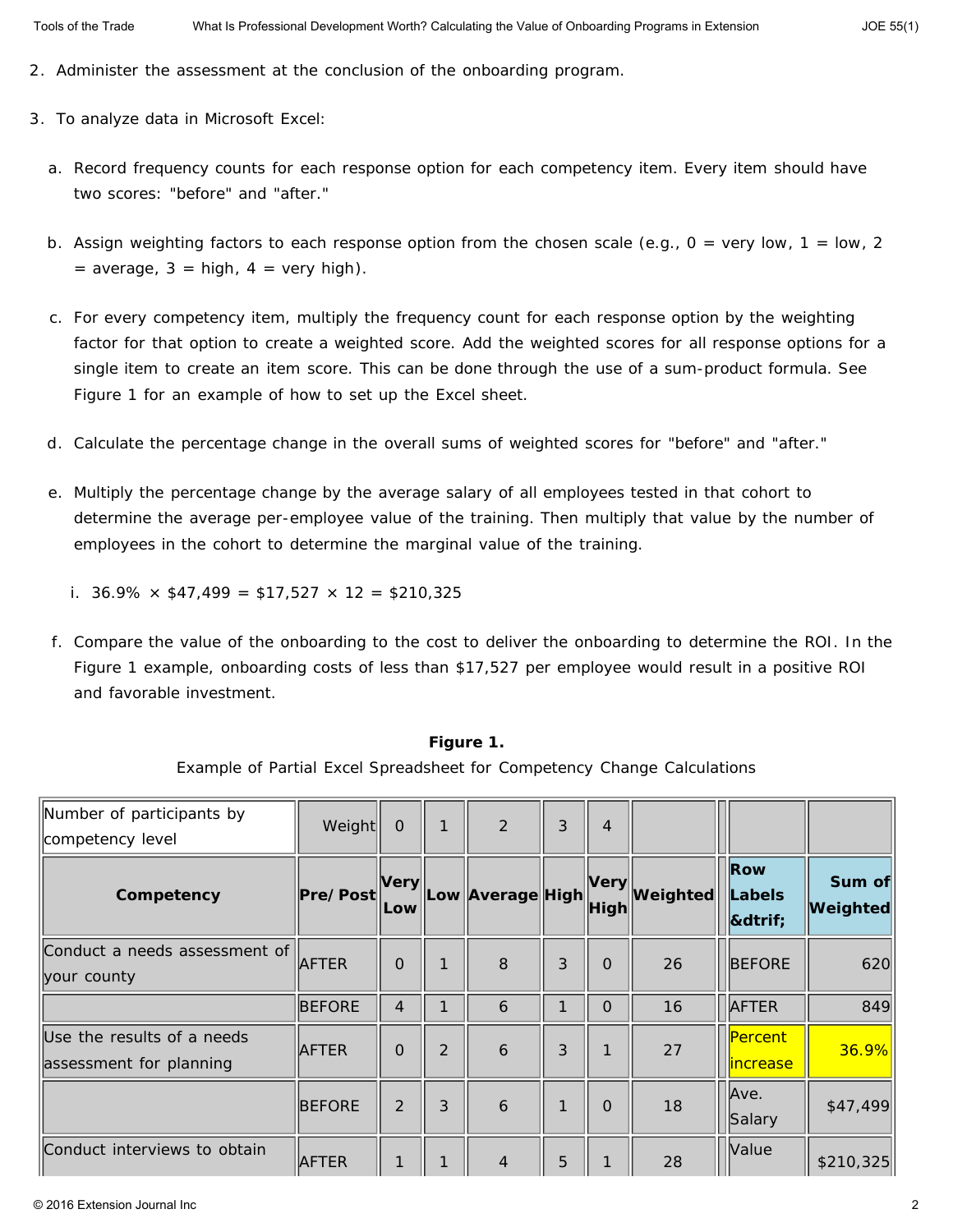| information for planning                                                                                  |               |                |                |   |   |                |    | added                       |          |
|-----------------------------------------------------------------------------------------------------------|---------------|----------------|----------------|---|---|----------------|----|-----------------------------|----------|
|                                                                                                           | <b>BEFORE</b> | $\overline{2}$ | 2              | 3 | 4 | $\Omega$       | 20 | $\parallel$ Per<br>employee | \$17,527 |
| Consult professionals with<br>knowledge and experience<br>about planning educational<br><b>activities</b> | <b>AFTER</b>  | $\Omega$       |                | 1 | 5 | 5              | 38 |                             |          |
|                                                                                                           | <b>BEFORE</b> |                |                | 5 | 3 | $\overline{2}$ | 28 |                             |          |
| Assess available<br>local/community resources                                                             | <b>AFTER</b>  | $\Omega$       | $\Omega$       | 5 | 6 |                | 32 |                             |          |
|                                                                                                           | <b>BEFORE</b> | $\Omega$       | $\overline{2}$ | 6 | 4 | $\Omega$       | 26 |                             |          |

## **Conclusions**

Organizations have invested in professional development programs for their employees in order to increase employee retention and avoid costly turnover (Bradt & Vonnegut, 2009). Using the method described in this article, Extension organizations may now move beyond the evidence supplied by the literature to articulate the actual ROI of their investments in onboarding.

However, limitations of the method outlined should be acknowledged: (a) salary is not the only measure of competence, (b) employees may not provide an honest assessment of their growth or lack thereof, and (c) the wrong competencies may be measured or may not form a reliable index. Employees in successful onboarding programs become adjusted at rapid rates, and organizational productivity soars (Bradt & Vonnegut, 2009); the method outlined here offers one way to begin to quantify professional development value.

### **References**

Bradt, G. B., & Vonnegut, M. (2009). *Onboarding: How to get your new employees up to speed in half the time*. Hoboken, NJ: John Wiley & Sons.

Byerly, B. (2012). Measuring the impact of employee loss. *Performance Improvement*, *51*(5), 40–47. doi:10.1002/pfi.21268

Cotton, J. L., & Tuttle, J. M. (1986). Employee turnover: A meta-analysis and review with implications for research. *Academy of Management Review*, *11*(1), 55–70. doi:10.5465/AMR.1986.4282625

Fitz Enz, J. (2009). Predicting people: From metrics to analytics. *Employment Relations Today*, *36*(3), 1–11. doi:10.1002/ert.20255

Franz, N. K., Arnold, M., & Baughman, S. (2014). The role of evaluation in determining the public value of Extension. *Journal of Extension*, *52*(4) Article 4COM3. Available at: <https://www.joe.org/joe/2014august/comm3.php>

Glebbeek, A. C., & Bax, E. H. (2004). Is high employee turnover really harmful? An empirical test using company records. *Academy of Management Journal*, *47*(2), 277–286. doi:10.2307/20159578